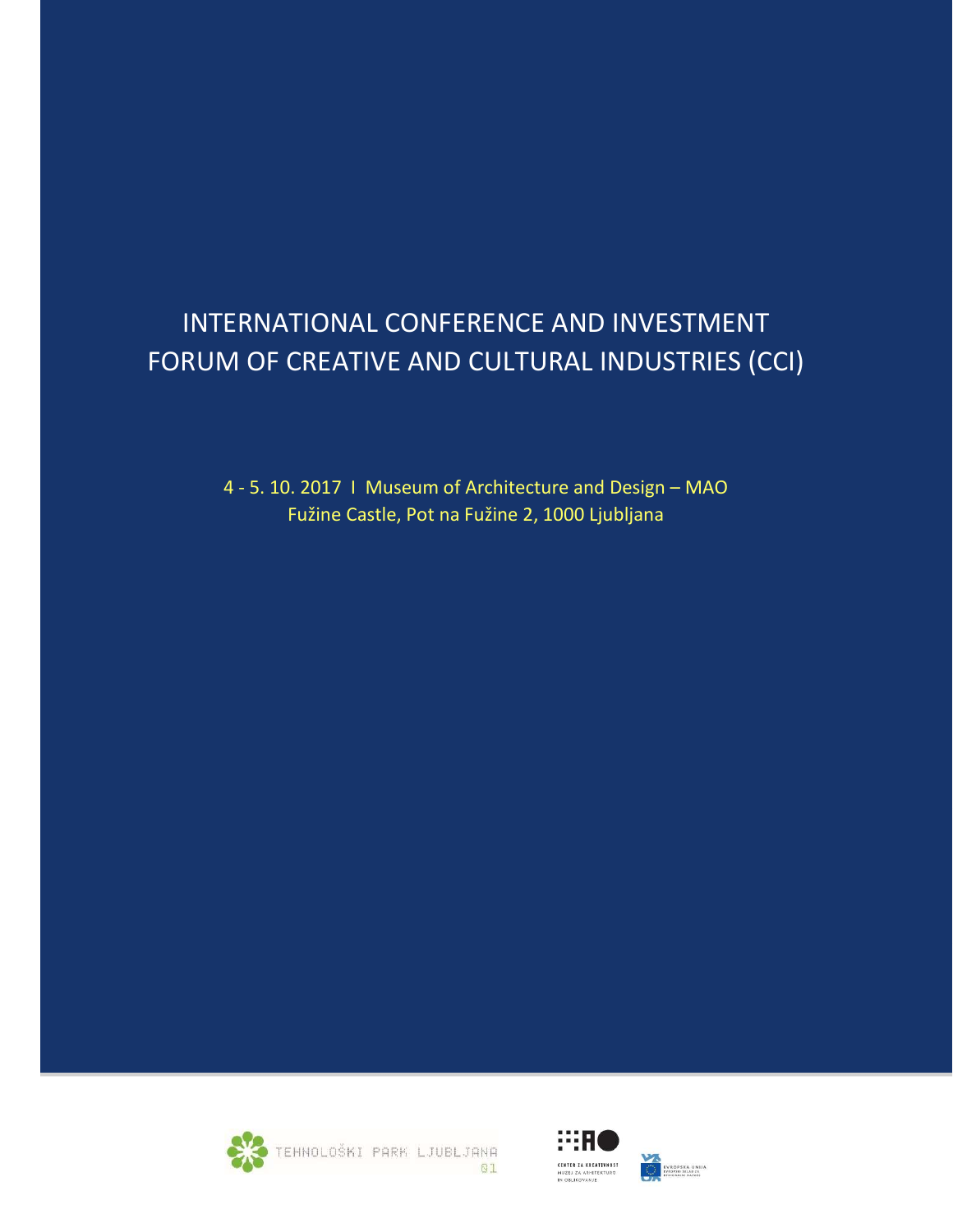# **CHIMERA PROJECT**



Project co-financed by the European Regional Development Fund

### Innovative Cultural & Creative Clusters in the Mediterranean Area

# INTERNATIONAL CONFERENCE AND INVESTMENT FORUM OF CREATIVE AND CULTURAL INDUSTRIES (CCI)

### INTERNATIONAL EVENT – 1ST DAY

### Wednesday, 4<sup>th</sup> October 2017

Museum of Architecture and Design - Fužine Castle, Pot na Fužine 2, Ljubljana

| $9:00 - 9:30$   | Welcome coffee and registration                                                                                                                                                                                                                                                                                                     |
|-----------------|-------------------------------------------------------------------------------------------------------------------------------------------------------------------------------------------------------------------------------------------------------------------------------------------------------------------------------------|
| $9:30 - 10:00$  | Welcome speeches                                                                                                                                                                                                                                                                                                                    |
| $10:00 - 11:00$ | Presentation of CCI (projects in Slovenia:<br>CHIMERA, CRE: HUB, Center for creativity and design                                                                                                                                                                                                                                   |
| $11:00 - 13:00$ | <b>Fostering Social and Creative Innovation</b><br>TALIA - partners speaker                                                                                                                                                                                                                                                         |
| $13:00 - 14:00$ | Lunch break & networking                                                                                                                                                                                                                                                                                                            |
| $14:00 - 15:15$ | Keynote speech:<br>Crowdfunding and interactions between private and public financial instruments<br>Public and private instruments supporting breakthrough of CCIs                                                                                                                                                                 |
|                 | Kleitia Zego – IDEA Consult, BE                                                                                                                                                                                                                                                                                                     |
| $15:15 - 16:45$ | Round table and discussion                                                                                                                                                                                                                                                                                                          |
|                 | Innovative private and public financial instruments<br>& How to maximize the impact of public funding in CCS                                                                                                                                                                                                                        |
|                 | SVRK - Government Office for Development and European Cohesion Policy, SI<br>1.<br>Fabrizio Spadotto - Friuli Venezia Giulia Autonomous Region, IT<br>2.<br>Vito Pinto - Sviluppo Basilicata, IT<br>3.<br>Paolo Massimi - Invitalia, IT<br>4.<br>Roberto Passarelli - Cofidi, IT<br>5.<br>Aleš Pustovrh - ABC Accelerator, SI<br>6. |

16:45 – 17:00 Coffee break